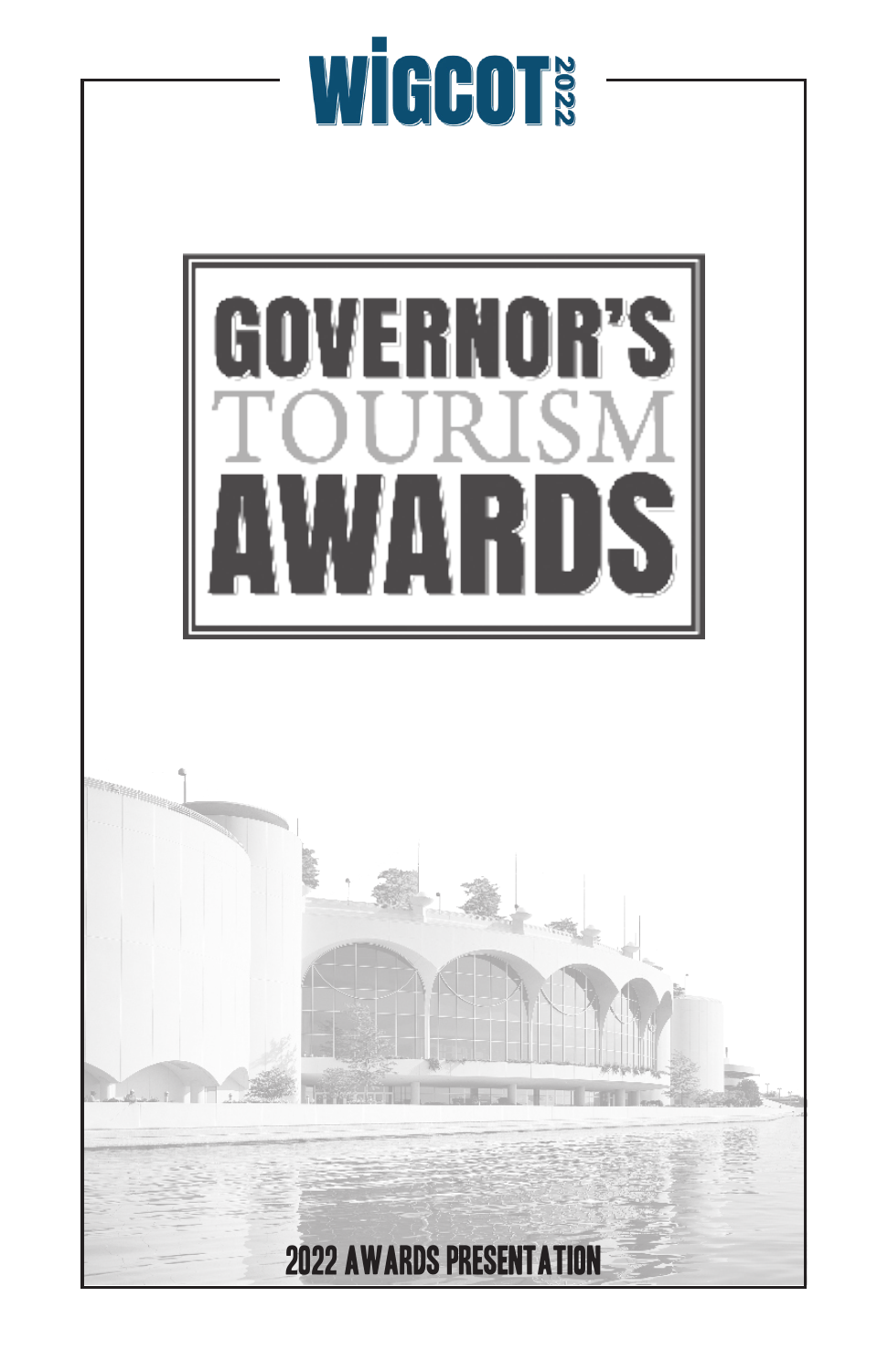

Each year, Wisconsin's tourism industry honors the Governor's Tourism Awards recipients at the Wisconsin Governor's Conference on Tourism (WIGCOT). While recipients in each category will be honored at the Governor's Dinner, we wish to recognize all the nominees for their dedication, creativity and excellence within the Wisconsin tourism industry.

Sponsored by the Wisconsin Council

on Tourism, the Governor's Awards acknowledge leadership, commitment and innovation among the people and organizations that propel our industry forward. There are five categories of awards.

The Governor's Tourism Rising Star Award - This award will be presented to an individual who is new to the tourism industry, within the last 5 years, and has shown leadership, commitment and a passion for Wisconsin's tourism industry.

The Governor's Tourism Innovation Award - This award recognizes a business or community that has implemented a new strategy that has positively impacted their organization or destination through an innovative approach in technology, sustainability, adaptivity and/or the implementation of best practices. (Formerly the Stewardship Award)

The Governor's Tourism Award for Arts, Culture & Heritage - This award will be presented to a business or destination that showcases the arts, culture or heritage for the enhancement of the tourism experience and economic well-being of a community.

The Governor's Tourism Service Excellence Award – This award will be presented to a business that has achieved significant success and growth by providing exceptional service to their customers and a strong, charitable involvement in their community.

The Governor's Tourism Diversity, Equity, Accessibility and Inclusion Award – This award will be presented to a business or destination that has demonstrated leadership in raising awareness or facilitating change to build a more inclusive and welcoming environment for visitors to Wisconsin.

The Governor's Tourism Legacy Award – This award will be presented to an individual who has shown a long-lasting and permanent contribution to the industry over the years. A nominee for this award should have 25 years or more of distinguished service to the tourism industry, 15 years or more of which has been in Wisconsin.

The following nominees guide our collective efforts, enhance our reputation and inspire our greatness. Please join us in saluting the 2022 Governor's Tourism Awards nominees.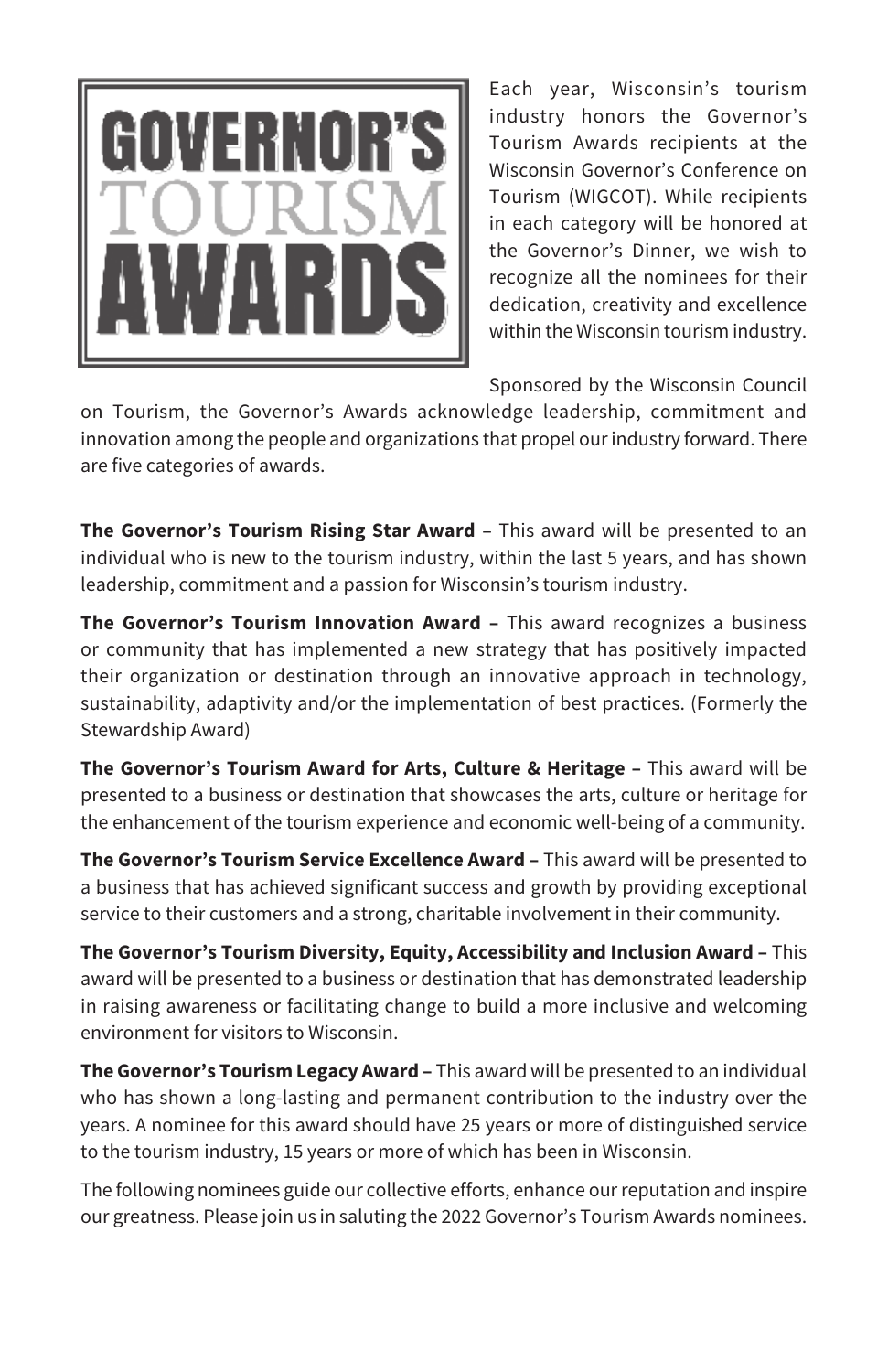### RISING STAR NOMINEES

#### Amy Albright, Oshkosh Convention and Visitors Bureau

Amy Albright started with the Oshkosh Convention and Visitors Bureau (OCVB) more than four years ago and continuously displays her passion for Oshkosh while leading the OCVB to ensure economic development through tourism. Amy's marketing background has prompted her to make the Oshkosh area much more visible by jumpstarting its presence on social media, radio and other media outlets, promoting the Oshkosh area on a whole new level. She has made it a goal to create relationships with many knowledgeable leaders in the industry, and immediately became a mentor to others. Amy is one of Oshkosh's biggest cheerleaders and has made so many great connections, partnerships and relationships within the industry. She has made subtle changes that will continue to make great impacts within the community. She leads by example not only for her staff, but also for other community leaders.

#### Hannah Klein, Stevens Point Area Convention and Visitors Bureau

Hannah Klein was hired at the Stevens Point Area CVB into a brandnew position to create a liaison between its partners and stakeholders in the community and the CVB. With a blank canvas, Hannah grew this position into so much more than her job description entailed. Her main priority in this position is creating lasting and valuable relationships with our partners in tourism. She takes pride in knowing that she has created longstanding relationships with partners and continues to work on keeping those relationships strong. Hannah has a thirst for knowledge and is constantly looking for ways to continue to grow and excel in her career. She has a positive attitude and attacks each task with enthusiasm, which makes working with her energizing. She is always looking for continuing education opportunities, whether it's attending conferences, conventions and training seminars or watching webinars.

#### Jason Kauflin, Wisconsin Golf Trips

Jason Kauflin turned his passion for golf, travel and tourism into a business when he stared Wisconsin Golf Trips in 2016, helping to create memorable golf trips to Wisconsin for guests from all over the world. Jason is a longtime member of the Wisconsin State Golf Association and has served as a volunteer for First Tee as well as several major golf events, including the 2017 U.S. Open at Erin Hills and 2021 Ryder Cup. He added a one-stop shop to make coming to Wisconsin for a golf trip at multiple facilities as easy as one phone call, something that didn't exist before he started Wisconsin Golf Trips. His business has tripled over the past three years, proving the demand for his services and his success enhancing the tourism experience for many.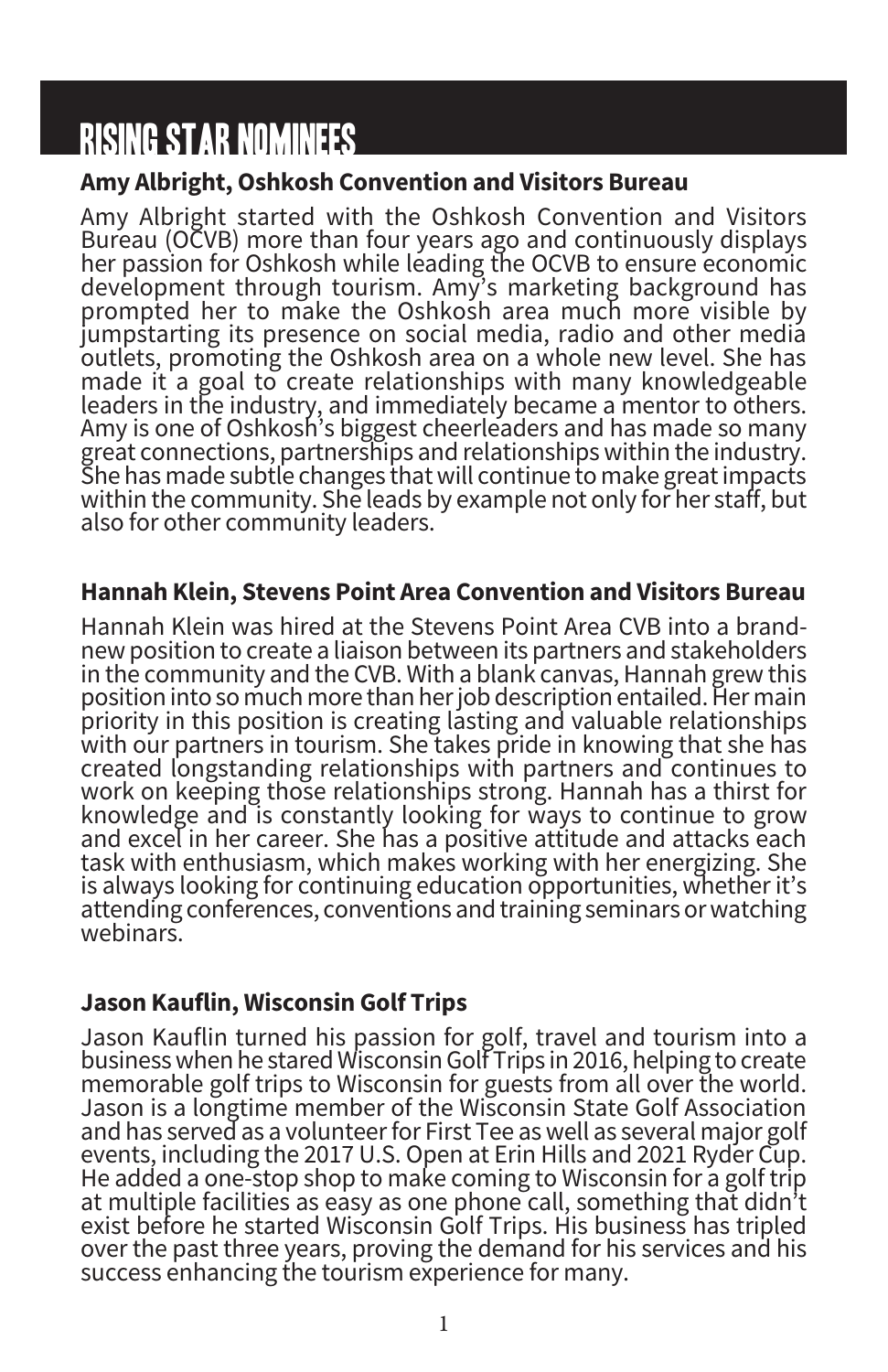#### Katie Carey, Fort Atkinson Area Chamber of Commerce

Katie Carey has been the tourism manager for the Fort Atkinson Area Chamber of Commerce for more than two years, as well as a valuable member of the volunteer-based Jefferson County Area Tourism Council (JCATC) since late 2019. She has been the point person for Instagram and has really elevated the brand and position with her fantastic work and photos. She is also a key member of the new weddings subcommittee, which looks to brand Jefferson County as a premier Wisconsin wedding destination by offering luxurious yet affordable weddings with unique venues and prime locations. Katie has always been a contributor to conversations that involve ideas to grow, ideas to connect and ideas to build something new. And Katie is one of those rarities who can take a project and run with it, which is fantastic for volunteer organizations.

#### Lauren Sackett, Rhinelander Area Chamber of Commerce

Born and raised in Rhinelander, Lauren Sackett has shown a confidence as Executive Director that has benefited not just the Chamber, but all the tourism organizations in the region. Since becoming the Executive Director of the Chamber in June of 2018, Sackett has served as the Treasurer of the Oneida County Tourism Commission and has advocated for increased commitment in tourism investment. Her leadership during the pandemic was unparalleled and many tourism businesses were able to survive because of her work. She partnered with Oneida County Public Health to share information with area businesses, put on listening sessions and informational meetings, and contacted area representatives to keep tourism included in future planning. Lauren is the perfect blend of local pride, fearless advocate and compassionate peer. She is the missing piece the Rhinelander Area Chamber of Commerce has been waiting for to bring tourism in the Northwoods to the next level.

### Innovation NOMINEES

#### Care for Door County, Destination Door County

Destination Door County created Care for Door County, a campaign focused on educating and informing both visitors and residents, with a call to action to be good stewards. They created a pledge to respect the water's vast and unpredictable beauty and practice water safety at all times; honor the local culture and traditions by exploring with an open heart and mind; follow the trails and paths by letting only your mind wander; discover a sense of wonder while finding new and undiscovered places; embrace nature's wild spirit while leaving it perfectly unchanged; and do your part to preserve, protect and care for Door County always. The intention was to start a movement in Door County that will continue every year, maintaining harmony between tourism and stewardship, ultimately creating a truly sustainable destination.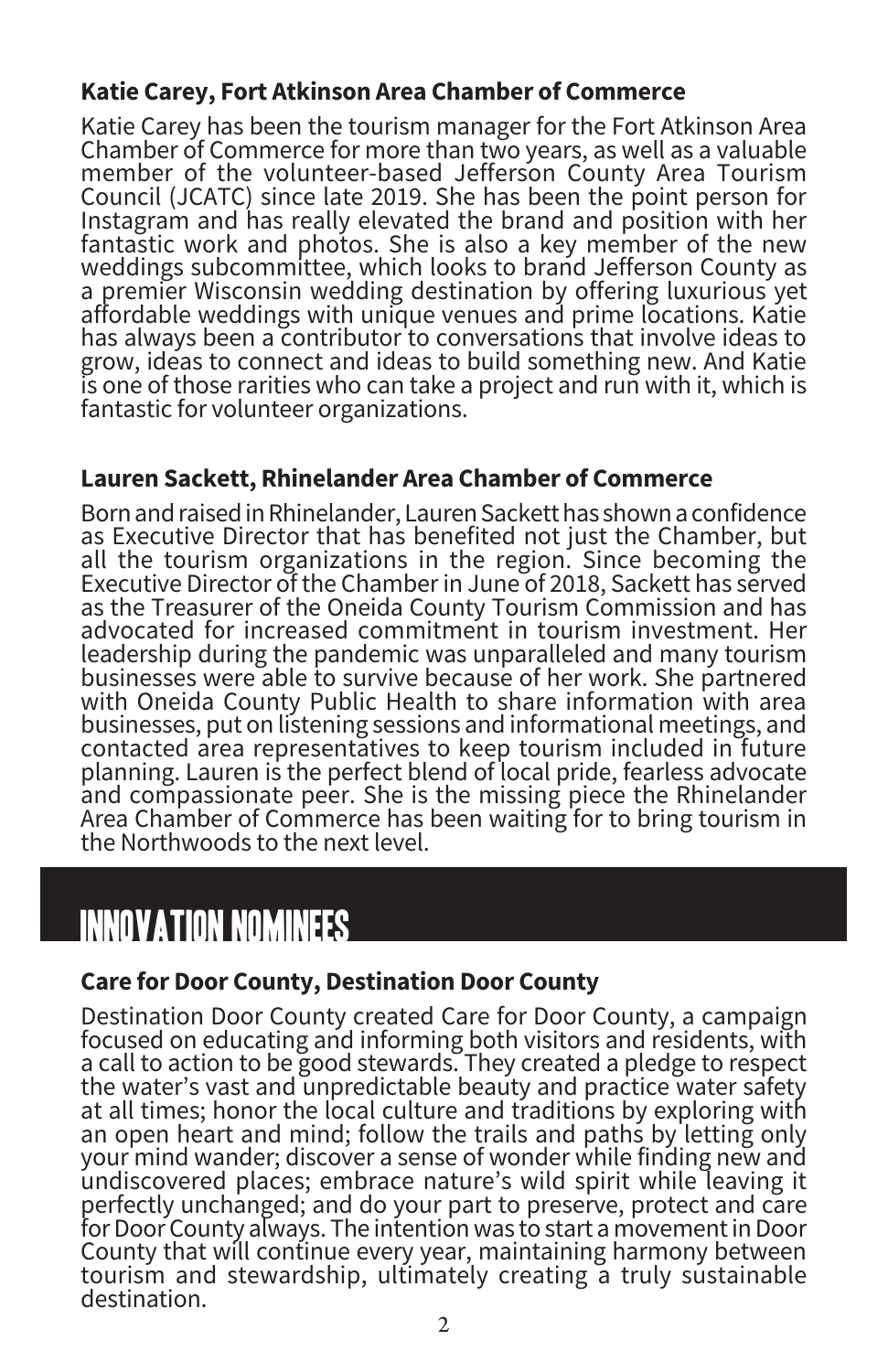#### Carol Sapienza, Jefferson County Tourism

Representing both the Village of Cambridge and Town of Oakland while serving as the Secretary of the Jefferson County Area Tourism Council (JCATC), Carol Sapienza has single handedly helped JCATC, a volunteer tourism organization, thrive this past year through exquisite and expert organization. With the unique challenges of the COVID-19 pandemic, Carol took on extra work and went above and beyond on a limited budget. She utilized many free online tools and expanded the reach of JCATC. From her nomination, "Carol is a dynamo and can be an inspiration for all those out there that think money can limit innovation and change. All you need are the right tools and the right people."

#### Snowmobile Friendly Community, Hayward Lakes Visitors and Convention Bureau (HLVCB)

In 2019, the Association of Wisconsin Snowmobile Clubs (AWSC) created the Snowmobile Friendly Community program. Cities and counties in Wisconsin were invited to complete an application showing what they are doing to make their community "Snowmobile Friendly" for anyone who snowmobiles, with a focus on tourists. Sawyer County was one of the first eight communities to receive the award. This is the second year in which the HLVCB created a way to link those who were snowmobiling in the county with the AWSC "Snowmobile Friendly" community via Instagram and Facebook. Snowmobilers were asked to take their picture along with one of the 30 "Snowmobile Friendly" signs scattered throughout the county and upload them to Instagram and/or Facebook.

#### Paul Isakson, Mayor of Amery

Mayor Paul Isakson champions efforts to raise the visibility and awareness of agricultural tourism as an important community asset and emerging economic engine for the city and surrounding area. He sees collaborative efforts as a major strategy for destination marketing. For example, in 2021 he worked with city staff, Polk County Tourism leaders, local businesses and area farmers to develop an easy-to-use agricultural tourism page on the City's official website. This effort used online surveys to gather pertinent information about local farms and agriculturally anchored businesses. This effort not only produced an easy way for visitors to find farm-based tourism opportunities, but also provided local farms with a link that might increase their revenues. This project, and Isakson's championing energy, uplift agricultural tourism as an economic engine that benefits the entire community.

#### Theresa Nemetz, Milwaukee Food & City Tours

For the first time in the company's 15-year history, Milwaukee Food and City Tours was unable to host its renowned walking and bus tours due to the COVID-19 pandemic. As a stopgap measure, the company started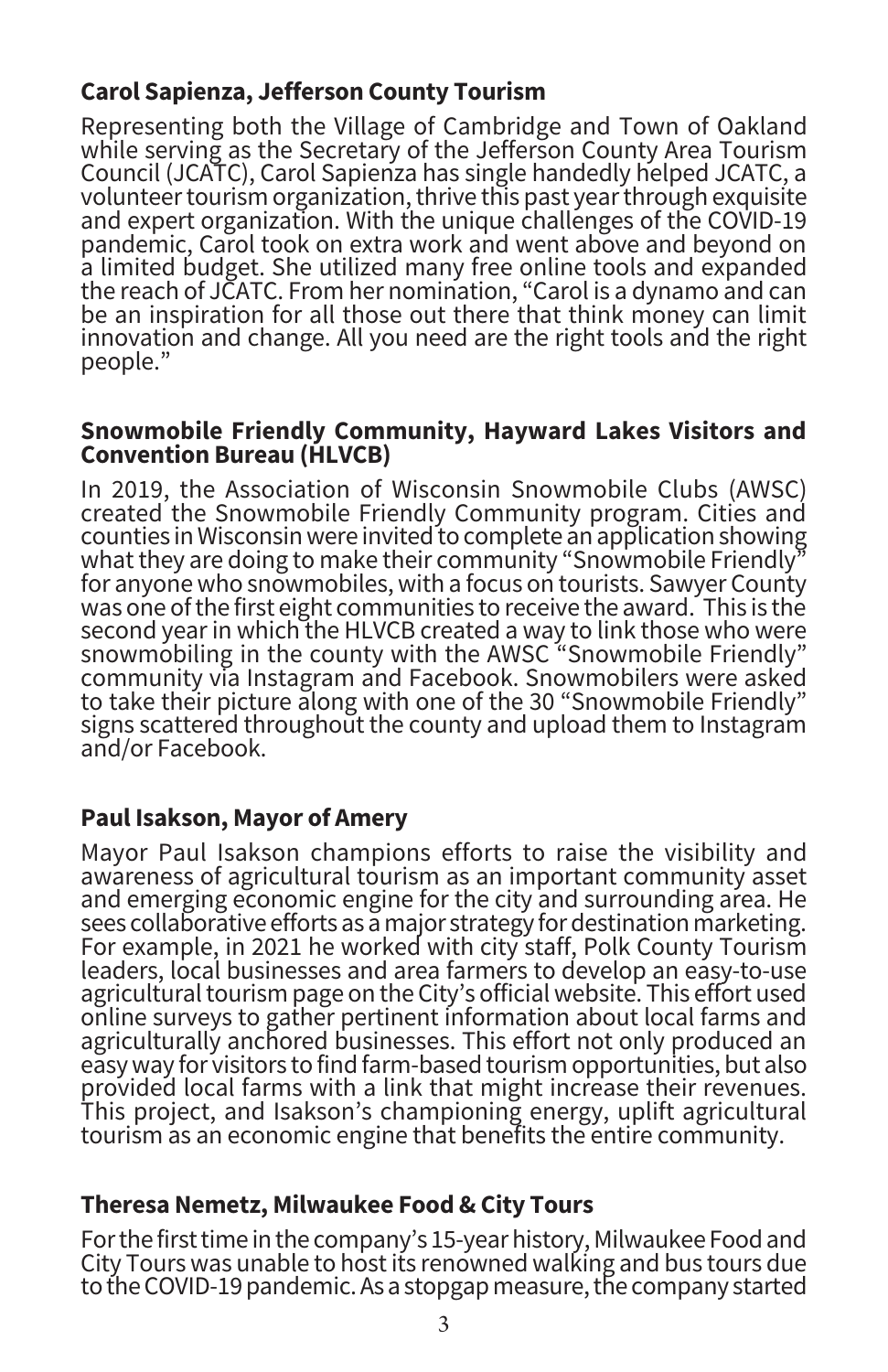selling gift boxes containing 12 items from local businesses. Themed for various holidays, what was originally considered a stopgap solution that would allow Theresa Nemetz's business to weather the storm of the pandemic, quickly turned into a business all its own. Theresa's ability to nimbly pivot Milwaukee Food & City Tours not only facilitated the company's survival, but also helped it grow while supporting the local Milwaukee economy. The company has sold more than 39,000 boxes, infusing more than \$2 million into businesses throughout the Milwaukee area. Now available to ship, the financial benefit of these gift boxes will continue to impact the local economy for years to come. This is a case study in innovation, versatility and resourcefulness.

#### Milwaukee Hotel Month, VISIT Milwaukee

In March 2021, VISIT Milwaukee worked in partnership with local hotels to create the Milwaukee Hotel Month campaign. Milwaukee Hotel Month featured 43 hotels throughout the area offering incredible packages and discounted rates starting at \$75. Vacationers and staycationers alike took advantage of these deals, curbing the impact of COVID-19 on local business. The campaign focused on visitors within the two-to-three-hour drive market, encouraging locals and visitors to enjoy a weekend in a home away-from-home, with taglines like, "escape your four walls." Milwaukee Hotel Month proved to be a boon to the hotel industry at a desperately needed juncture. VISIT Milwaukee came up with a timely and creative solution to the dire needs created by the pandemic. The team understood that a rising tide lifts all boats and that increasing traffic to area hotels would affect the hospitality industry, retail industry, the local economy and eventually, the greater Wisconsin economy.

#### Wisconsin River Trail Organization

Wisconsin River Trail Organization (WRTO) is a group of common community members doing an uncommon thing. Formed in 2014, the WRTO Board had an idea to create a 20-mile hiking/biking trail in the Boscobel/Woodman/Wauzeka area. When the concept of this trail was discussed with the City of Boscobel, full support was given, and they have secured funding time and time again. When this trail is complete, there are plans to continue to reinvent the community by taking old feed buildings and build a hub for tourists and locals together. There are plans to create a hostel, brew pub, gift shop to rent recreational supplies, theatre, indoor farmer's market and meeting area for all to socialize and grow. The WRTO is made up of nurses, insurance reps, teachers and secretaries that alone, would be unlikely to leave a significant inheritance to their families; but together, as mentors to the kids in the community, they will leave a legacy trail, that will only be built upon.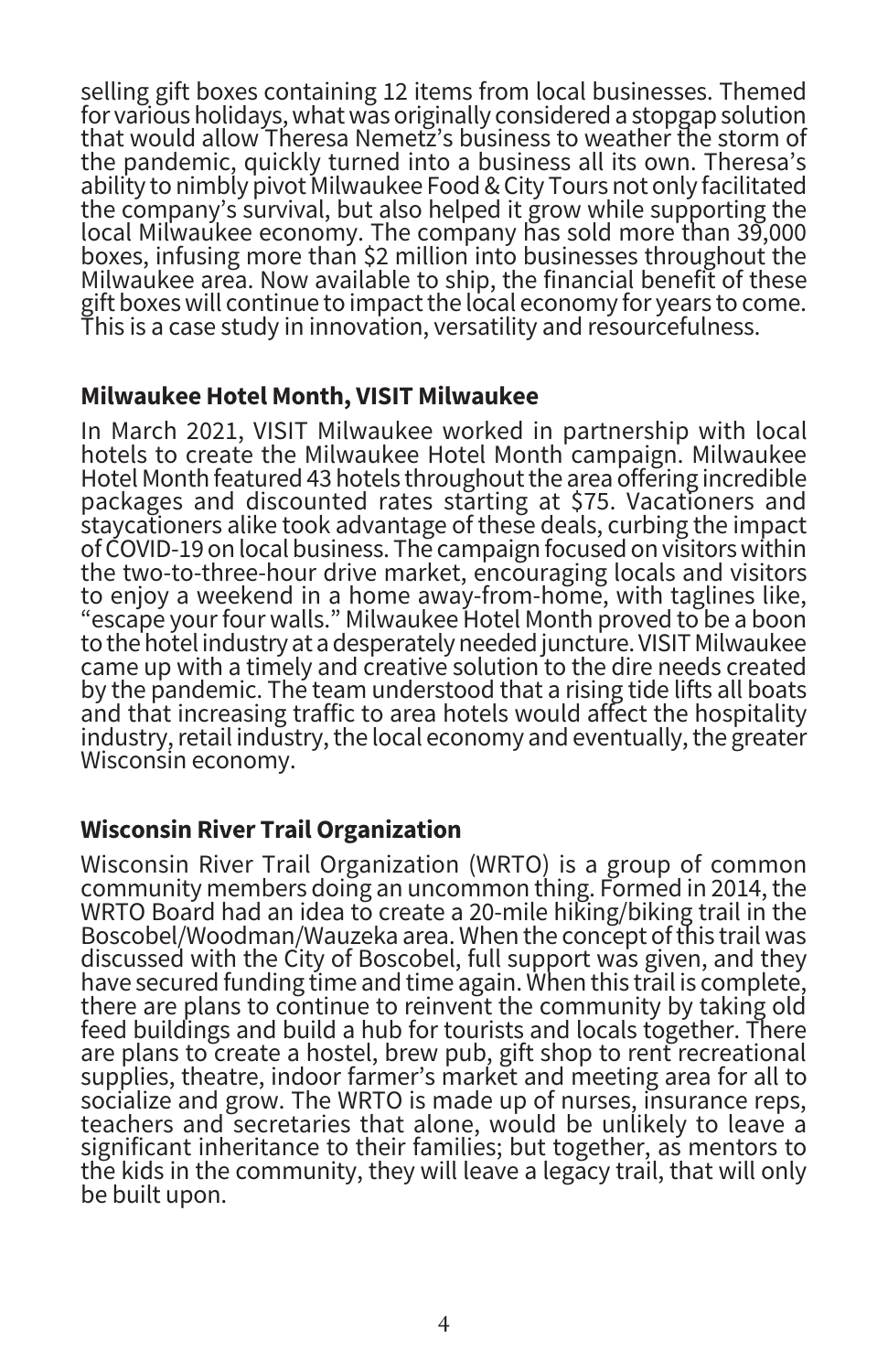#### Steve DeBaker, Trout Springs Winery

Steve DeBaker owns Trout Springs Winery with his wife Andrea in Greenleaf, Wisconsin. Steve spent countless hours over seven years to establish the Wisconsin Ledge as an American Viticulture Area (AVA) on behalf of the Northeast Wisconsin Grapergrowers and Northeast Wisconsin Wineries. An AVA is a prestigious designation, and with just under 2.5 million acres, the Wisconsin Ledge is now the 12th largest AVA in the United States with 24 bonded wineries and just over 500 acres of planted grapevines. The vision was that if northeast Wisconsin could be recognized as a specific AVA, it would stimulate the viticulture industry in Wisconsin and create a destination for millions of tourists to visit and spend money. This project exemplifies the true nature of this award by showing what an individual can accomplish by dedicating passion, commitment and an unwavering awareness of the vision to create something special for countless generations to come in the state of Wisconsin.

### The Mining & Rollo Jamison Museums ARTS, CULTURE & HERITAGE NOMINEES

The Mining & Rollo Jamison Museums are the eastern bookend of the Main Street business district in Platteville. The Museum campus includes scenic greenspace, pollinator gardens, a real underground mine from the pre-Civil War Lead Rush, a railroad amusement ride pulled by a 1931 mine locomotive, and picturesque interpretive structures. The Museum serves as a regional cultural center, offering year-round intergenerational activities that connect the two aspects of the Museum's identity: the humanities aspects of heritage and culture and the STEAM aspects of Science, Technology, Engineering, Arts and Math. A guiding interpretive theme is "pioneering"  $-$  which is the expression of human ingenuity, inquiry, enterprise and development  $-$  in the context of the region over a long timeline. Pioneering connects Platteville's past and future and inspires community optimism.

#### Jim Kress Maritime Lighthouse Tower, Door County Maritime Museum & Lighthouse Preservation Society

The Door County Maritime Museum is expanding their Sturgeon Bay location by 7,000 square feet with the landmark Jim Kress Maritime Lighthouse Tower. The Jim Kress Maritime Lighthouse Tower offers 10 floors of interactive educational exhibits that highlight maritime history, people and industries; accessibility to a lighthouse experience that can accommodate everyone regardless of physical abilities; a must-see maritime experience that will draw visitors to the area from across the country; as well as an intriguing destination that will create a significant economic boost to the region. The Jim Kress Maritime Lighthouse Tower shares the important maritime culture and heritage of the community with a wider audience, making this unique part of American history come alive for a growing number of visitors.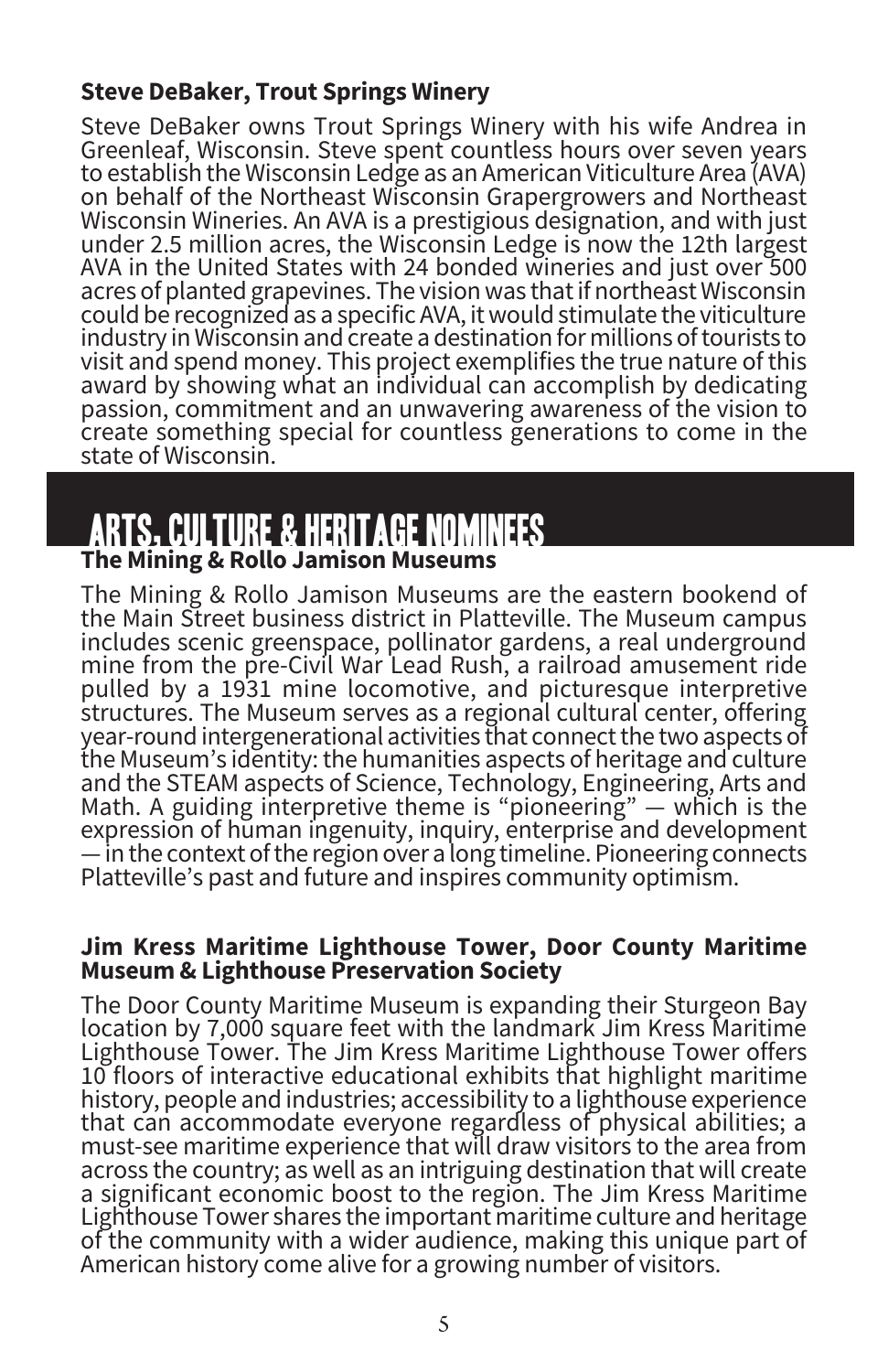#### Forts Folle Avoine, Burnett County Historical Society

Forts Folle Avoine, (pronounced fall of wan), is an 80-acre historical park located on the Yellow River that sits on the site of two early fur trade posts from 1802-1805. The fort structures were burned down and then left undisturbed until they were discovered in 1969. Forts Folle Avoine is on the National Registry for being the only know location in the United States to have two competing fur trade companies on the same property at the same time and within 100 feet of one another. Forts Folle Avoine offers a unique family-focused atmosphere encompassing beauty, nature, history, education and entertainment. The site seeks to engage visitors in the history of Forts Folle Avoine, teach about the habitat of the park and offer the experience of stepping back in history to better understand the impact it had on lifestyles of today.

#### CAFE Event Committee, City of Oak Creek

Oak Creek's CAFE Event Committee, led by Mayor Dan Bukiewicz, is a group of people inspired to create statewide awareness for the importance of cultural inclusion and celebration within our communities. CAFE is an annual event that stands for Culture, Art, Food, Entertainment. The purpose of CAFE is to create a showcase of the wide range of cultures and ethnic diversity present in our Wisconsin communities. The 2021 CAFE event included representation from the following groups: Albanian, Cuban, German, Hmong, Irish, Italian, Mexican, Native American, Pakistani, Palestinian, Polish, South American and the Sikh Faith. Tragedies, like what happened at the Sikh Temple of Wisconsin, can make communities feel powerless and fearful. CAFE seeks to facilitate human connection and cultural education, in the hopes of diminishing hate culture and ensuring experiences where all people, residents and visitors, feel safe, accepted and celebrated.

#### Plymouth Advancement Association

Since 1994, the nonprofit Plymouth Advancement Association has been instrumental in recognizing the heritage of the area and has spearheaded numerous projects. The PAA lead a two-year effort culminating in 2021 with the completion of two major heritage and artistic projects for the historic downtown. The first project, the Cheese Capital of the World Arch and Trestle, is a tribute to Plymouth's ties to the cheese and dairy industry. The second major project, "Return of the Walldogs," is a combination of both art and local heritage. The PAA organized a three-day outdoor festival in August 2021 for visitors to enjoy watching world renowned Walldog artists (and a few local muralists) paint seven new murals for the downtown. Both of these projects bring recreation, history, art and heritage to the forefront as an integral part of defining Plymouth's downtown.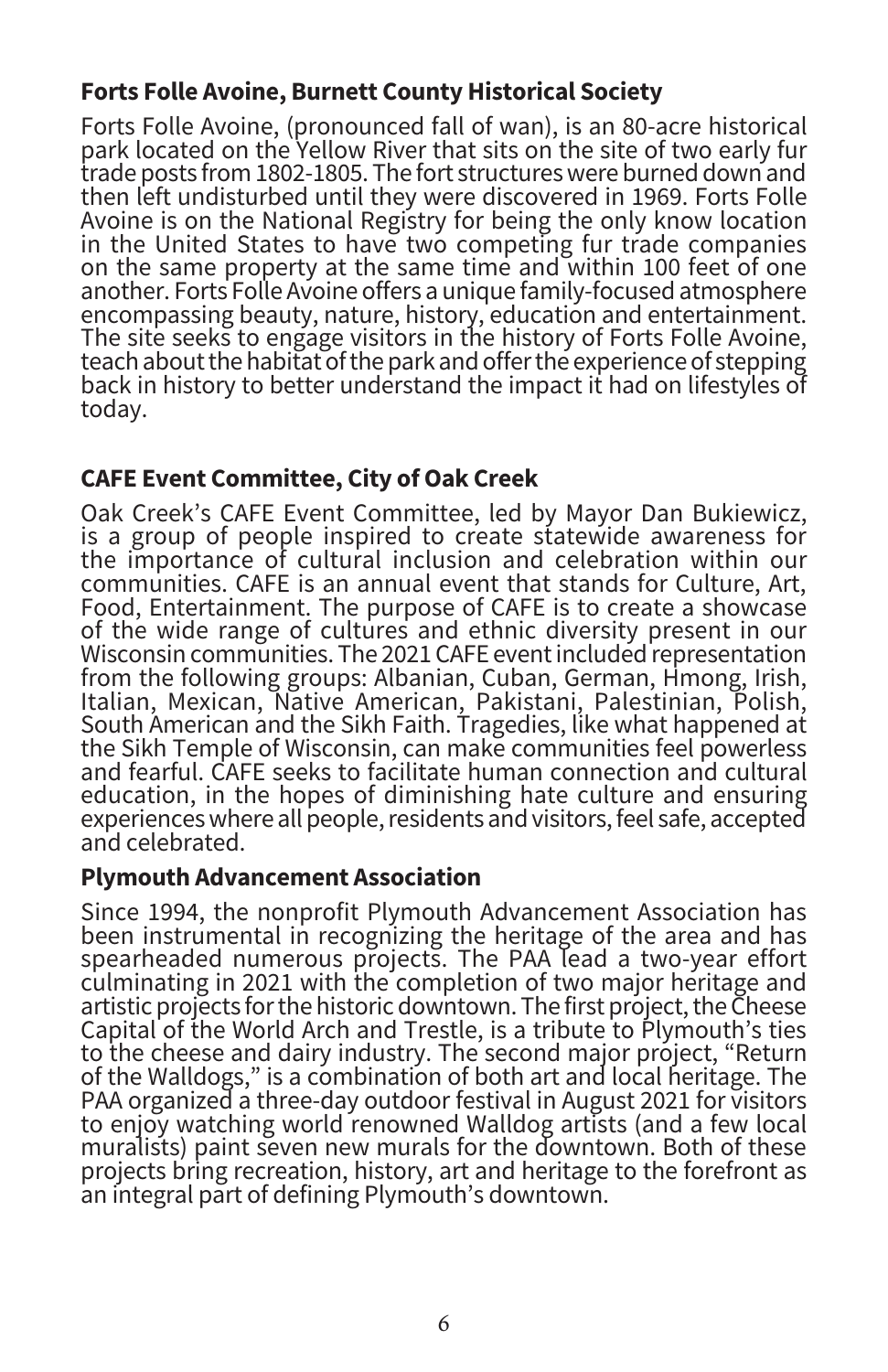#### Octagon House Museum, St. Croix County Historical Society

The St. Croix County Historical Society offers tours to the public of the Victorian era Octagon House as it was in 1855, with a different theme each year in order to display the many artifacts in their collection. In addition, they offer programs for area students at local schools such as classroom visits and a hands-on teaching wagon. They also partner with local businesses to bring services to the community such as painting classes, yoga in the garden, walking tours of the historic district and a farmer's market.

#### WideSpot Performing Arts

WideSpot is a performing arts venue located on the second floor of the tallest building in Stockholm. The venue presents musical acts from the region and beyond (including Sweden several years ago!), as well as theatrical presentations, improv classes, a gumbo cookoff and other community events. They've had guest lecturers talk about everything from the history of the Durand courthouse to experts talking about water quality issues, including sedimentation fill in of the lake. WideSpot is in their 13th year serving the region around Lake Pepin on the Mississippi River.

#### Create Waunakee Committee, Village of Waunakee

"Create Waunakee" has a mission to celebrate the innovators, creators and artists that live and work within the Village of Waunakee, making it the unique and vibrant place that it has become. Since officially forming in February 2020, this committee of nine dedicated community volunteers and four village staff members has gone above and beyond to bring amazing programs, ideas and opportunities to Waunakee. "Waunakee is Home" is a series of monthly interviews with local community members that has become a unique way to learn more about one another. The Waunakee Artisan Market celebrated its first year in the fall of 2021. It's a unique market that blends the charm of fall on the farm with a wide variety of unique artisan wares emphasizing the talents of local artists. Also in 2021, "Make Music Day" showcased musicians and performers from Waunakee and surrounding areas, giving them the opportunity to perform in several locations (both public and private) throughout the day on June 21st, all free of charge. "Create Waunakee" also engaged with the community with smaller projects, including Online music and food events.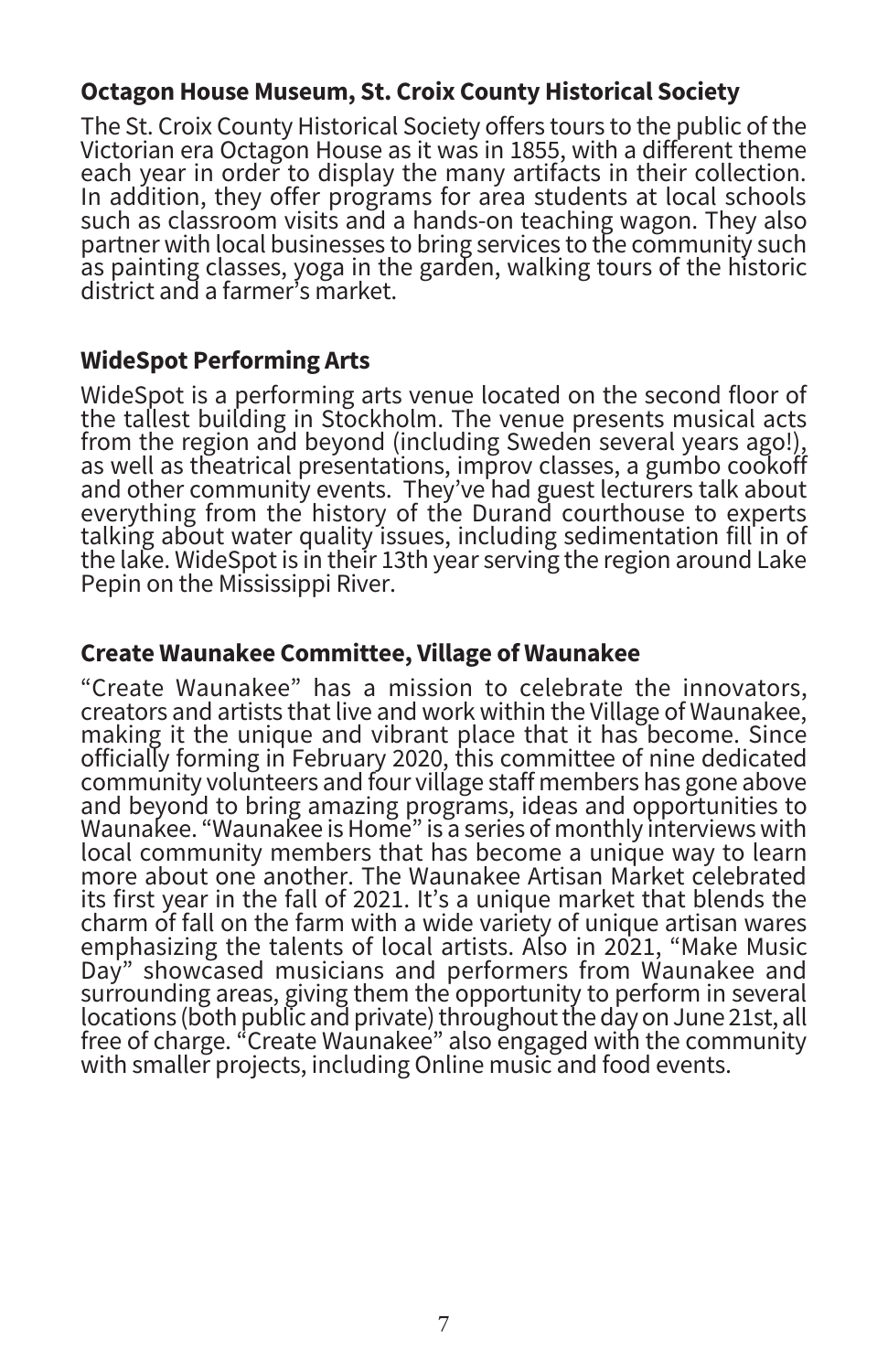# Diversity, Equity, Accessibility & Inclusion NOMINEES

#### Dr. Bert Davis, America's Black Holocaust Museum

Dr. Bert Davis worked tirelessly to solicit funding to open the doors at America's Black Holocaust Museum, and through his work has had the opportunity to obtain a \$10 million dollar gift that sparked the expansion and reopening of this important Museum on February 25, 2022. With the opening, the Museum will be able to continue its mission of showcasing and exploring what racism and bigotry does to humanity through programming and storytelling as only a museum of this kind can do, while carrying on the legacy of Dr. James Cameron.

#### Krystal Westfahl, Let's Minocqua

Under Krystal Westfahl's leadership, the Minocqua Chamber of Commerce received \$39,550 Joint Effort Marketing (JEM) grant for an Oneida County Research Project: Diversity, Equity, Accessibility, Inclusion. Krystal is committed to bringing diversity to tourism in the northern parts of the state.

#### Eli Wedel and Jillian Macson, Pyramid Event Venue

Pyramid Event Venue is a boutique performance and event venue in Lake Mills serving award-winning pizza, specialty cocktails and local brews, with events five days a week. The owners, Eli Wedel and Jillian Macson, wanted to own a business where everyone can go and be themselves, and it has brought the community together in the best way possible. There are nights when the dance floor is full of people of all different age groups, ethnicities, sexual orientations and walks of life, laughing and having fun with one another. The Pride Nights have brought an awareness to the LGBTQ+ community in a way that Lake Mills has never seen.

#### Unique Unites, VISIT Milwaukee

Unique Unites is an ongoing campaign designed to highlight Milwaukee's eclectic and diverse community with a focus on inclusivity and representation for all who live, work and visit the city. The campaign, spurred by a video created for the Democratic National Convention, presents the wonderfully random contrasts of Milwaukee not as an intersection, but as a richness that provides endless possibilities. Built around the Unique Unites landing page on the website, this campaign encourages visitors and locals alike to branch out, explore the city, learn about its diverse community and find their Milwaukee. With this initiative, visitors from all walks of life can feel like they belong in a city where they are represented and included.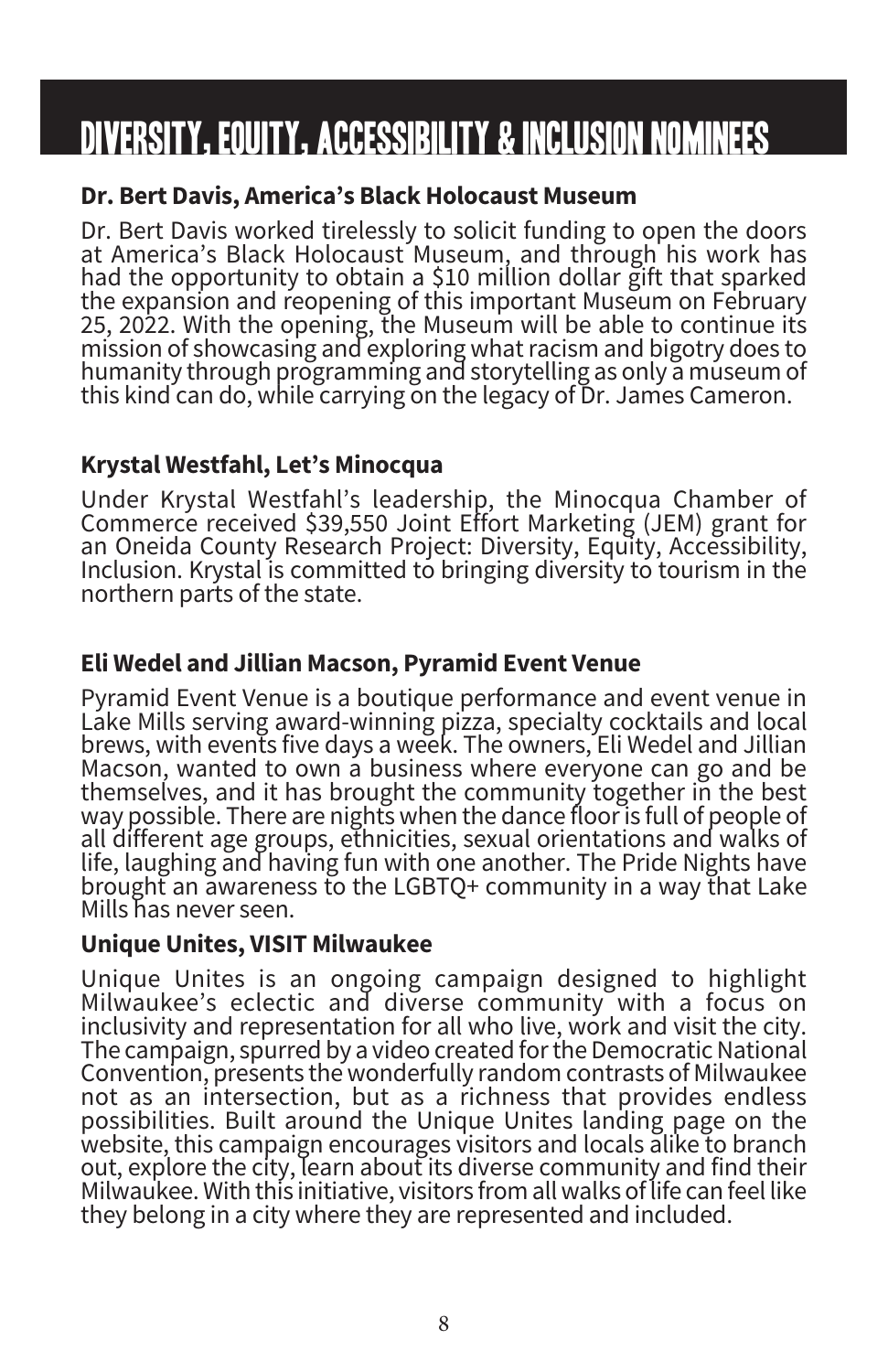# Legacy NOMINEES

#### Janet Werner, Jefferson County Tourism

Janet Werner has been a chamber and tourism mainstay in Jefferson County for more than 25 years. Her financial and event planning experience has benefited several Jefferson County organizations. She exemplifies what it means to be a true professional and volunteer for the tourism industry. Whether directing the Jefferson Chamber towards growth and more events, organizing finances of multiple tourism organizations or being on hand to bartend events, Janet's big picture perspective and willingness to jump into whatever is needed is what makes her an asset to any organization. Janet knows the value of making connections on the grassroots level. She has accomplished so much in her career because of her emphasis on relationship building and knowing the importance of making people feel heard and acknowledged. For these reasons, Janet is a widely known and trusted tourism professional throughout Jefferson County.

#### Dave Blank, Real Racine

Dave Blank has been able to adapt to the changing landscape of tourism marketing over the past 40 years by continually learning. During his tenure, Real Racine hosted dozens of events which capitalized on the county's location on the shore of Lake Michigan and attracted hundreds of thousands of participants and spectators from throughout the country. These events included—Ironman 70.3 Racine, Hot Rod Power Tour, EVP Pro Beach Volleyball, the Australian Rules Football National Championship, Pro Watercross, one of the very first Color Run's in the country, Wisconsin State Snowsculpting Championship and Open House Racine County. He started the Real Racine Sports and Events Commission, which enabled individuals and corporations to make tax-deductible donations. Dave has been a mentor, a great resource and a cheerleader for Racine, the state of Wisconsin and the travel industry.

#### Denise Deaton-Tolzman, QueenB Radio

Denise Deaton-Tolzman has long been a strong promoter of agriculture in Southwest Wisconsin. Her strong background in agriculture has benefited many throughout the region. As her radio sales territory reached other destinations, she dug right in to assist more communities in promoting their events. Denise's creativity is boundless and she is credited for many promotions and events that have evolved over the years. She was instrumental in establishing the Grant County Tourism Council in 1996 and served in leadership roles, including President, through the years. She is always volunteering her personal time and talents to events, and is known for taking on tasks when many others do not have the expertise or time. The very successful Day on the Farm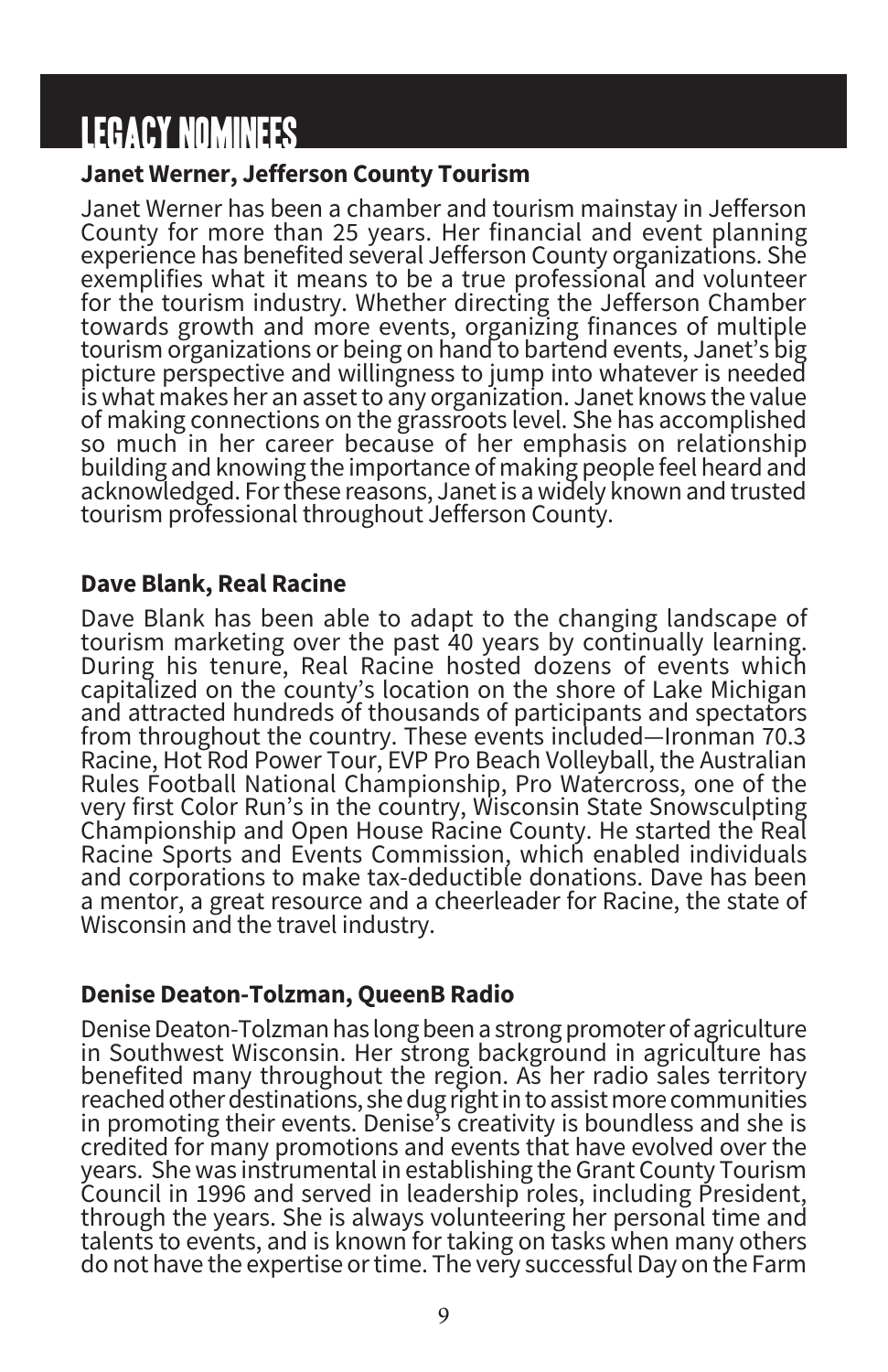and Fall Harvest Table Dinner in Platteville are just two of the longstanding events that continue to draw attention to ag tourism. Her selfless passion and hands-on willingness to make things happen is significant and will have lasting effects on the tourism industry.

#### The Kids From Wisconsin

Kids From Wisconsin (KFW) performs for audiences totaling more than 120,000 each summer. Since 1969, KFW has showcased Wisconsin's talented youth to over six million spectators. They travel thousands of miles each year to perform more than 60 shows, are often contracted for fundraisers, and have raised thousands for charitable organizations. They were named 2021 "Best of Milwaukee" winners for Arts and Entertainment and Best Musical Education Program.

#### Sherry Quamme, MI River Parkway Commission/WI Great River Road

Sherry Quamme has a life-long commitment to community. Upon moving to the Driftless Area, she immediately became a force for Tourism in Southwest Wisconsin. She put her administrative skills to work as the Ferryville Clerk/Treasurer. Subsequently, she has worked with more than eight local Tourism/Economic Development Organizations to promote Southwest Wisconsin and The Great River Road. If one is looking for tourism information, Sherry is one of the most engaged, active and informed people on Wisconsin's West Coast. It is a unique volunteer who can put the time and effort into such a big endeavor and do such a good job. From efficiently chairing quarterly meetings to encouraging members' involvement to consistently demonstrating a forward-looking approach toward program needs to overseeing marketing and promotion to raising funds to communicating with media and the public, she is simply outstanding.

#### Kari Zambon, Holiday Acres Resort

We fondly recognize Kari Zambon, who passed away in spring 2020.

A steadfast champion for tourism in the Northwoods, Kari was fearless in her commitment to the region's top industry. Kari's love for the area was shared with generations of visitors to Holiday Acres Resort. Through her leadership, the Oneida County Tourism Commission was created. She fostered partnerships between the many area destination marketing organizations including The Northwoods of Wisconsin Marketing Consortium. Her tenacity was unmatched as she fought for tourism funding and helped facilitate a room tax partnership between the City of Rhinelander and the Town of Pelican. She was passionate about the Northwoods, her community and the industry she served. She paved the way and showed the importance of tourism's economic impact. She was a mentor, a fighter and a friend to many.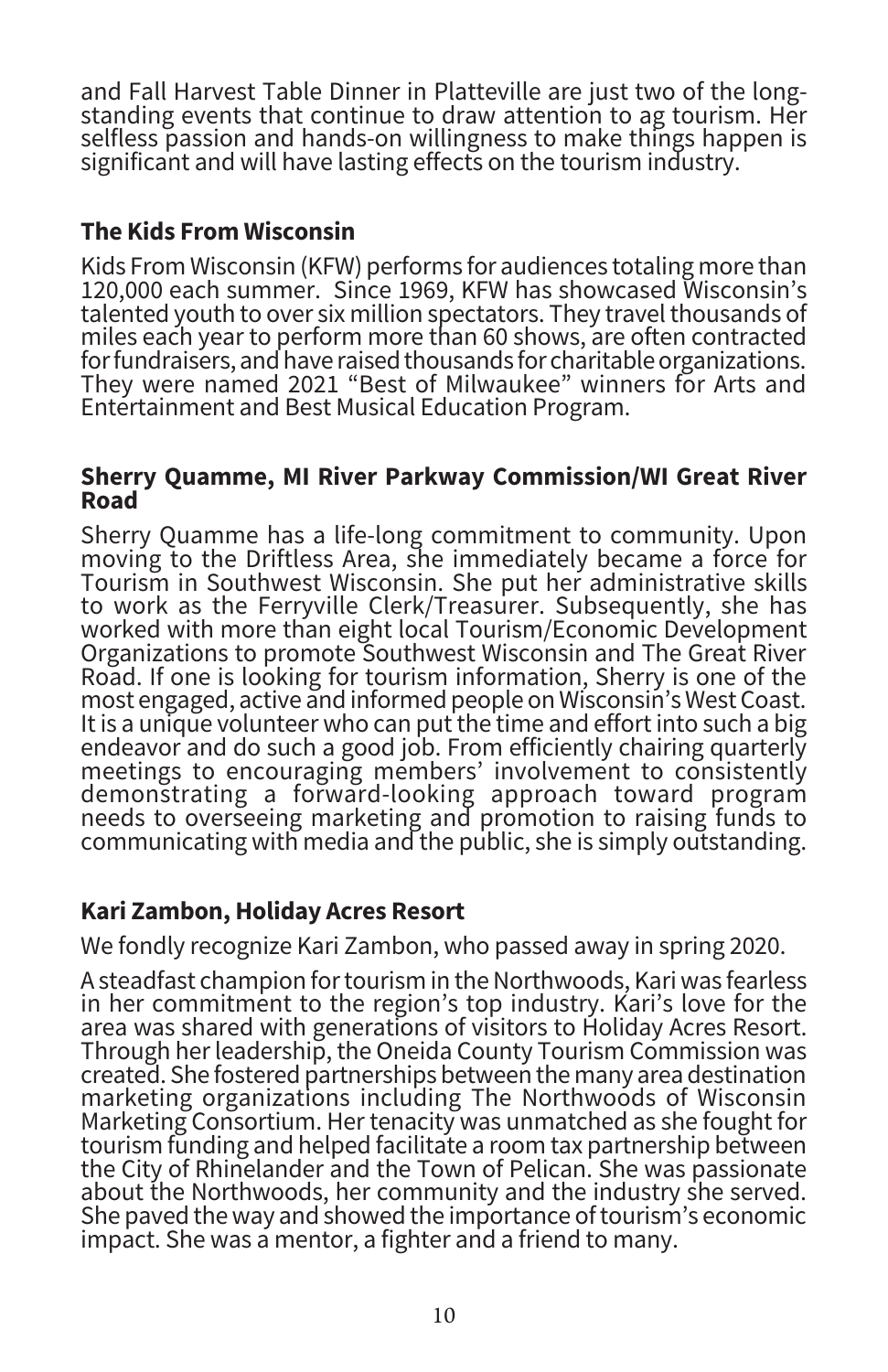# Service Excellence NOMINEES

#### The Racine Zoo

The Racine Zoo is a 28-acre, accredited zoo along the shores of Lake Michigan. Every year, the Racine Zoo works to create a safe, fun, enriching and educational place for all ages. The Zoo incorporates animals and wildlife conservation education into every part of their work. From guided scout hikes and preschool classes to summer camps and special events, they strive to connect the community with nature. One of the biggest focuses in recent years has been removing barriers to access and giving people a reason to visit the Racine Zoo. It was the first certified sensory inclusive zoo in Wisconsin. Staff at the Zoo have attended racial sensitivity workshops to engage and reach previously under-served audiences more proactively. The Zoo draws tourists from all over the country for fun, engaging interactions.

#### Wisconsin Agricultural Tourism Association

The Wisconsin Agricultural Tourism Association (WATA) advocates for tourism on Wisconsin farms throughout the state. The WATA Board connects with farmers on an ongoing basis to discuss issues, challenges and opportunities to expand agritourism in Wisconsin. The organization has a powerful and user-friendly website that makes it easy for people to find agritourism destinations statewide. Visitors can search by location or desired farm experience. The 2021 website design also makes it easier for farmers to put their farms on the map. Shelia Everhart, WATA's Executive Director, works with state leaders to increase the visibility of agritourism statewide. Evidence of this was Governor Evers proclaiming Wisconsin's first Agritourism Week in Wisconsin.